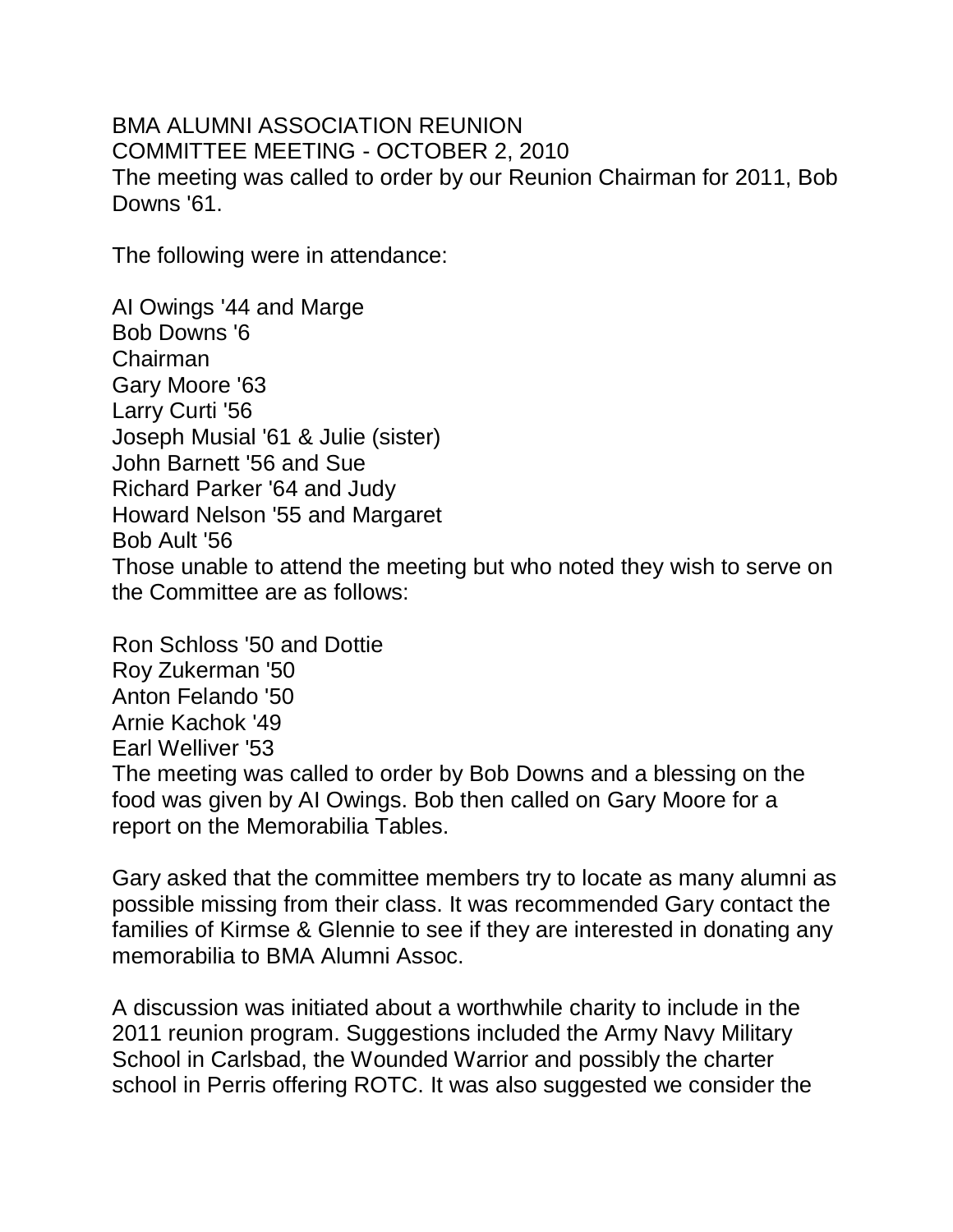US Vets organization that we contributed to in 2009. Any suggestions should be submitted for consideration at the next committee meeting planned for February, 2011.

Richard Parker then gave us the Treasurer's report noting our balance is \$2,389.11. We received donations from Howard Nelson, Larry Curti & an anonymous contributor. Since the last report, \$481 was spent on a replacement supply of envelopes and letterhead, \$300 deposit on the Hyatt Regency in Palm Springs and received \$20 from the sale of a DVD. A motion was put before the committee to purchase \$400 in Forever stamps by Bob Downs; seconded by Richard Parker. Motion carried.

It was agreed that Richard Parker would send 50 envelopes & letterhead to Gary Moore for use in sending letters to former alumni encouraging their attendance at the next reunion. Gary has a membership to Intell to help locate former classmates.

Bob then asked Judy Parker for a report on the hotel in Palm Springs. Judy reported that the contract has been signed and deposited. We are very happy with the cooperation and concessions that the hotel has been willing to make to accommodate our reunion. We all agreed we can't remember the last time a reunion cost \$99 per night and hoped it would encourage greater attendance. The contract required easy to reach hotel night guarantees and low food & beverage commitments that will help alleviate the pressure of last minute sign- ups. The catering director has been in contact and we will have some menu options for review by the committee at the next meeting. They are also willing to work within a budget to meet our needs.

It was all agreed that the 50/50 drawing has been a big success the last two reunions and should continue going forward. Bob raised the question of having dancing with a OJ after the dinner. Most expressed the opinion that we had tried it before with little success. The cadets want to catch up on each other's lives and retell stories ad nauseum rather than dance! Therefore, it was decided to forego this part of the entertainment. There was much conversation about the seemingly unlimited options for people to enjoy while in Palm Springs. Judy advised